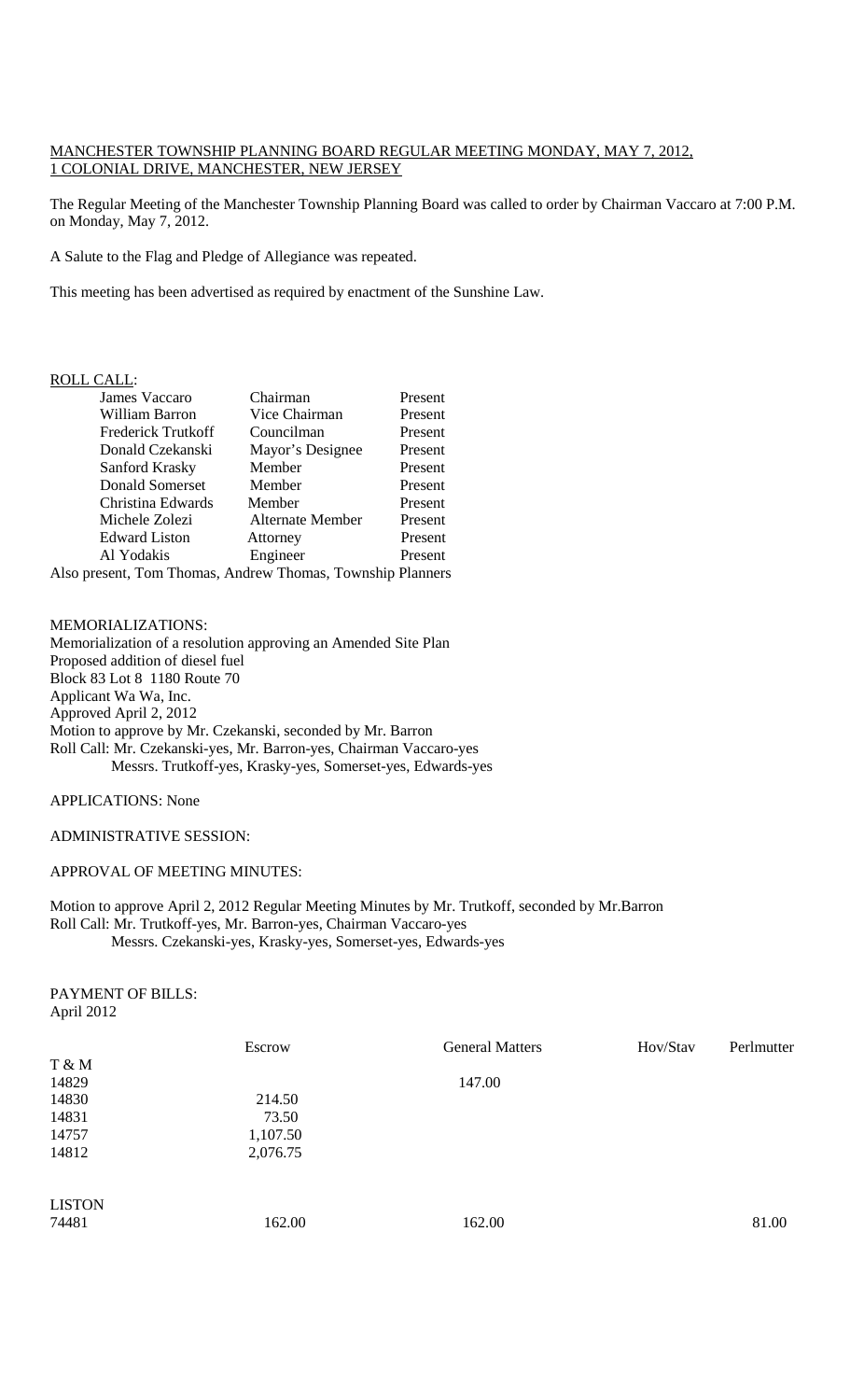TOTAL BILLS \$4,667.75

Bill report given by Ms. Borthwick, Board Secretary

Motion made to pay bills by Mr. Barron, seconded by Mr. Trutkoff

Roll Call: Mr. Barron-yes, Mr. Trutkoff-yes, Chairman Vaccaro-yes

Messrs. Czekanski-yes, Krasky-yes, Somerset-yes, Edwards-yes,

Tom Thomas, explained amendment to Master Plan adopted by Town Council, these changes were also suggested to be included in Re examination Report. Minor details requested by Pinelands, regarding clustering, lot size, 40,000 sq.ft. not to exceed 49,500 sq ft., more detailed.

Second part Zoning permits and Use variance approval to expire one year, to include special meeting fees also.

Mr. Barron, can apply for extension, Mr. Thomas, reapply.

Mr. Czenkanski, fee for this, Mr. Thomas same as original approval

Mr. Thomas, hearing and second reading, May 29, 2012

Mr. Thomas discussed the township administration is considering veteran housing in this area, 13 acre long narrow site allowing 40 to 50 units.

Mr. Czekanski, working on veteran housing, great plan for veterans.

Mr. Liston, Ordinance 12-010, Mr. Thomas, Town Center, approved in Master Plan and in Re-Examination Report, option for multi-family, 51 acres across from town hall. Developer Pizo & Pizo, build apartments. Builders and managers, don't walk away, run project. Low & moderate income, will apply to old affordable housing requirements. Veterans housing being considered also, can possibly apply draft housing transfer for some affordable housing for veteran housing units. Mr. Thomas stated possibly the next meeting he will have a draft ordinance for this.

Mr. Barron questioned zoning change for this, Mr. Thomas explained, this is the only 50 acre site.

Mr. Krasky, veteran housing sounds good.

Mr. Vaccaro asked if this is a good ratable for the township.

Mr. Thomas, apartments, 100 thousand per unit, these will be most likely 2 bdrm units open to all, not just seniors.

#### PROFFESSIONAL REPORTS:

Mr. Liston discussed status of Wal Mart, appeal to Appellate Division, 4-5 boxes of documents delivered to him. Can take 9 months to a year before settled, confident that decision will be up held.

#### PUBLIC PORTION: OPEN

Hank Glen 29 Wycliffe, asked if multi family zoning have anything to do with proposed veteran housing.

Mr. Thomas, no

Mr. Glen, questioned multi family change, does not agree, let Pizo & Pizo go to ZBA for variances

Mr. Liston, use variance is a difficult process, plan allows option for this type of development.

Mr. Glen, this still needs Planning Board approval, Mr. Liston, yes preliminary and final approvals

Mr. Glen, ordinance reads in recreation complex may have pool etc. I would like it to state must have amenities, makes

high class apartments.

Mr. Thomas, some ordinance do, most list as option.

Mr. Liston, not for sale, these are apartment for rentals, can be too expensive, mandates turn off developers.

Mr. Thomas, in the past most builders exceed requirements.

Mr. Vaccaro, I am comfortable with may. Mr. Thomas, board can specify on application at hearing.

Mr. Glen, commercial properties, taking away 50 acres.

Mr. Thomas, commented on Chairman Vaccaro's letter, very good letter, asking for evaluation of current zoning in high way development. Suggested forming a sub- committee to look over all township commercial properties. We can provide a list of properties for the committee to review.

Mr. Liston suggested the board do a motion recommending the ordinances to Town Council for second reading. Ordinance #12-010

Motion to approve by Mr. Krasky, seconded by Mr. Somerset

Roll Call: Mr. Krasky-yes, Mr. Somerset-yes, Chairman Vaccaro-yes

 Messrs. Barron-yes, Trutkoff-yes, Czekanski-yes, Edwards-yes Ordinance #12-011

Motion to approve by Mr. Barron, seconded by Mr. Czekanski

Roll Call: Mr. Barron-yes, Mr. Czekanski-yes, Chairman Vaccaro-yes

Messrs. Trutkoff-yes, Krasky-yes, Somerset-yes, Edwards-yes

PUBLIC PORTION CLOSED